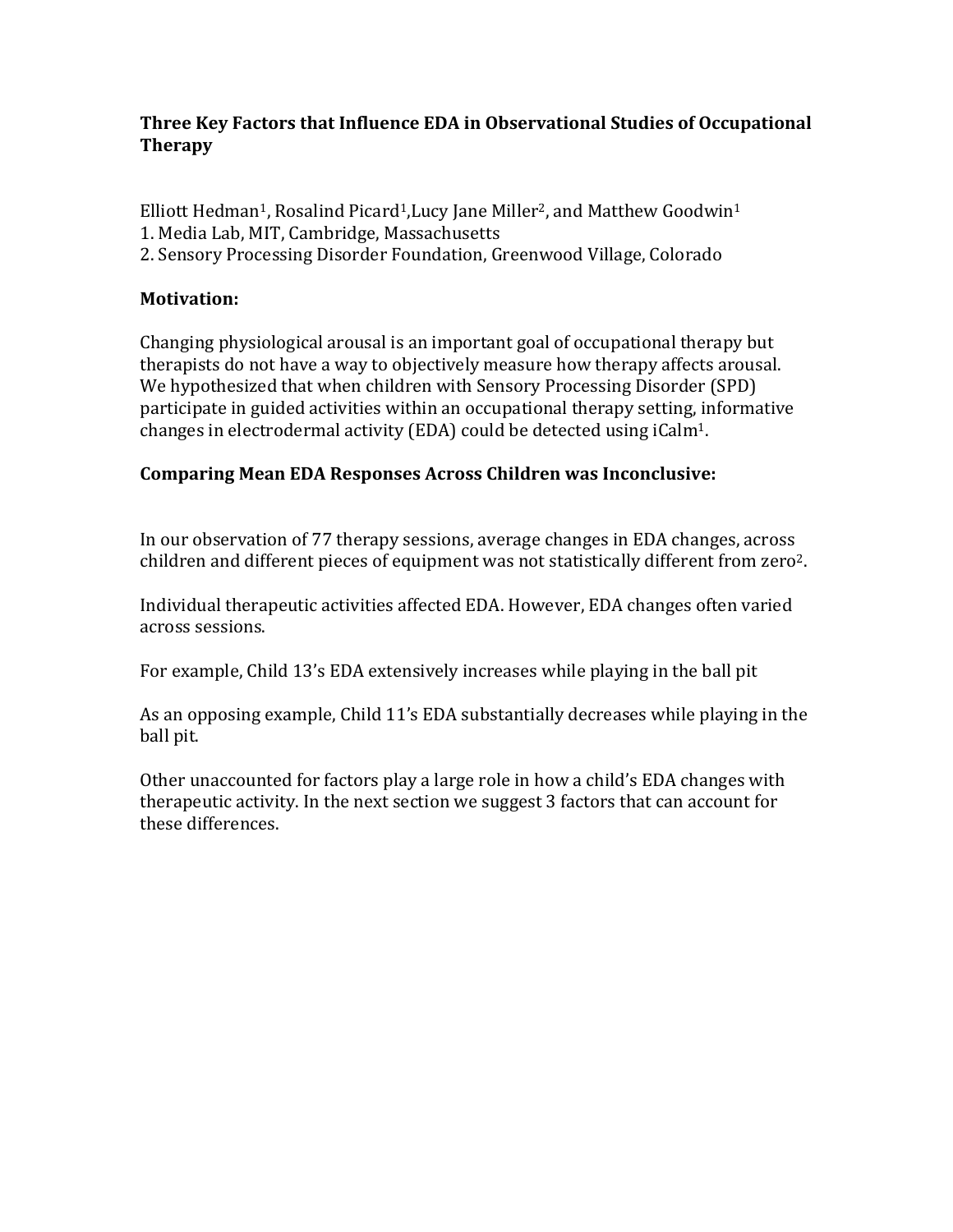

Figure 2: Child 13's EDA increases when using the ball pit.

As an opposing example, Child 11's EDA substantially decreases while playing in the ball pit. Notice in Figure 3 how Child 11's EDA moves from 2.5 u Mhos to 1.7 u Mhos while in the ball pit.



Figure 3: Child 11's EDA decreases when using the ball pit.

Other unaccounted for factors play a large role in how a child's EDA changes with therapeutic activity. In the next section we suggest 3 factors that can account for these differences.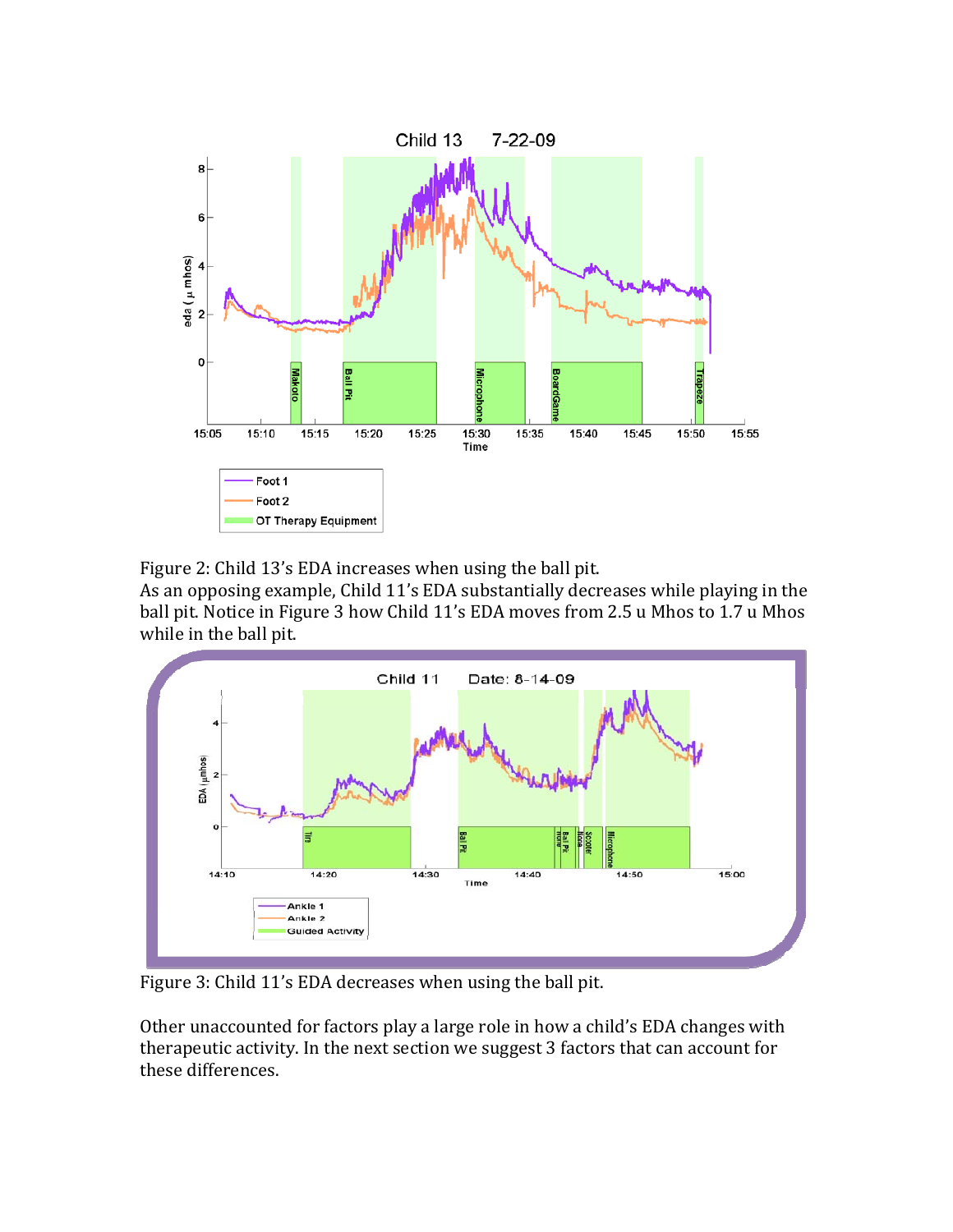### **Three Observed Factors that Influence EDA Response**

1. Therapeutic Intent

The intent of a therapist can determine the effect of therapeutic equipment. For example, Child 19 participates in two guided activities on the Lycra Wall and has opposite EDA responses (Figure 4).

The therapist intentionally raised Child  $19$ 's arousal in the blue section – having him climb five levels on the net. When he reached the highest level he played volleyball on his knees. This task required arousing elements: physical exertion, balancing, cognitive thinking, and competition.

Conversely, in the red section the therapist intentionally lowers Child 19's EDA, calming him down. She has him lie on the bottom level of the Lycra Wall while the therapist annunciates slowly and has him reflect on his internal state.



Figure 4: Child 19's EDA increases and then decreases without changing equipment

While both activities included the same therapeutic equipment, how the therapist intended to use the equipment influenced the direction Child 19's EDA changed.

# 2. Environmental Influences

Sometimes stimuli from the environment can influence a child's EDA response. In one example, Child 14 rocks in a cuddle swing which decreases her arousal (Figure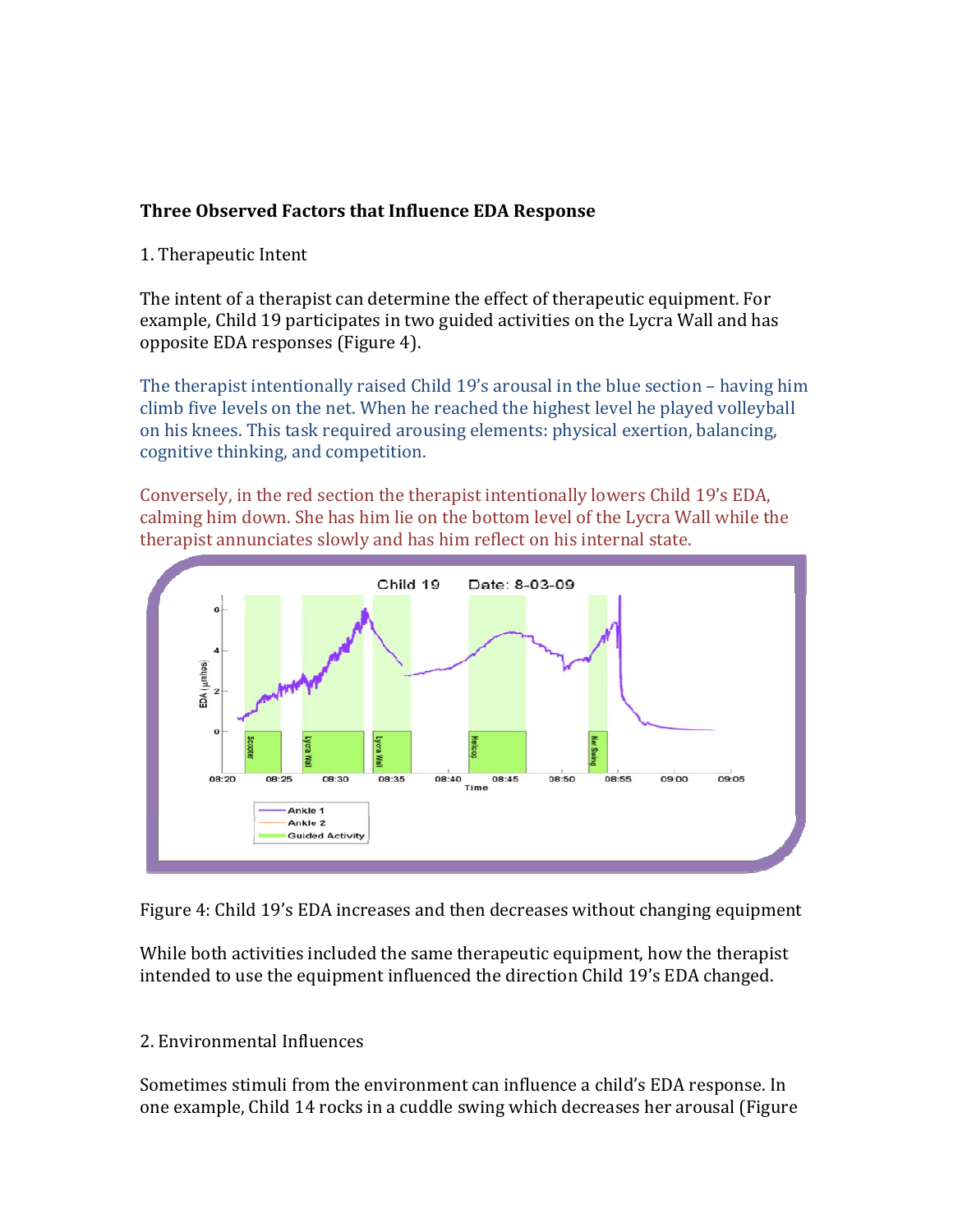5). When the therapist shows Child 14 a noisy robot, Child 14's EDA rapidly increases. Even though the Cuddle Swing itself can help Child 14 lower her arousal, the robot prevented the cuddle swing from being calming  $-$  in fact the activity became highly arousing. Many external factors can influence a child's EDA – noises, smells, flickering lights, people in the room, etc. At times, these factors can affect the child more than the therapeutic activity itself.



Figure 5: Introduction of a Noisy Robot Changes Child's EDA Response

3. Individual Differences 

Different children may respond differently the same stimuli. In Figure 6, Child 20's EDA substantially increases when she begins to play with tactile toys. Child 20 has a higher than usual response to touch – one of the reasons she is in therapy. As expected, not all children's EDA increased like Child 20's when working with tactile toys. Statistical averages fail to take into account that some children have unique, individual responses to some therapeutic equipment.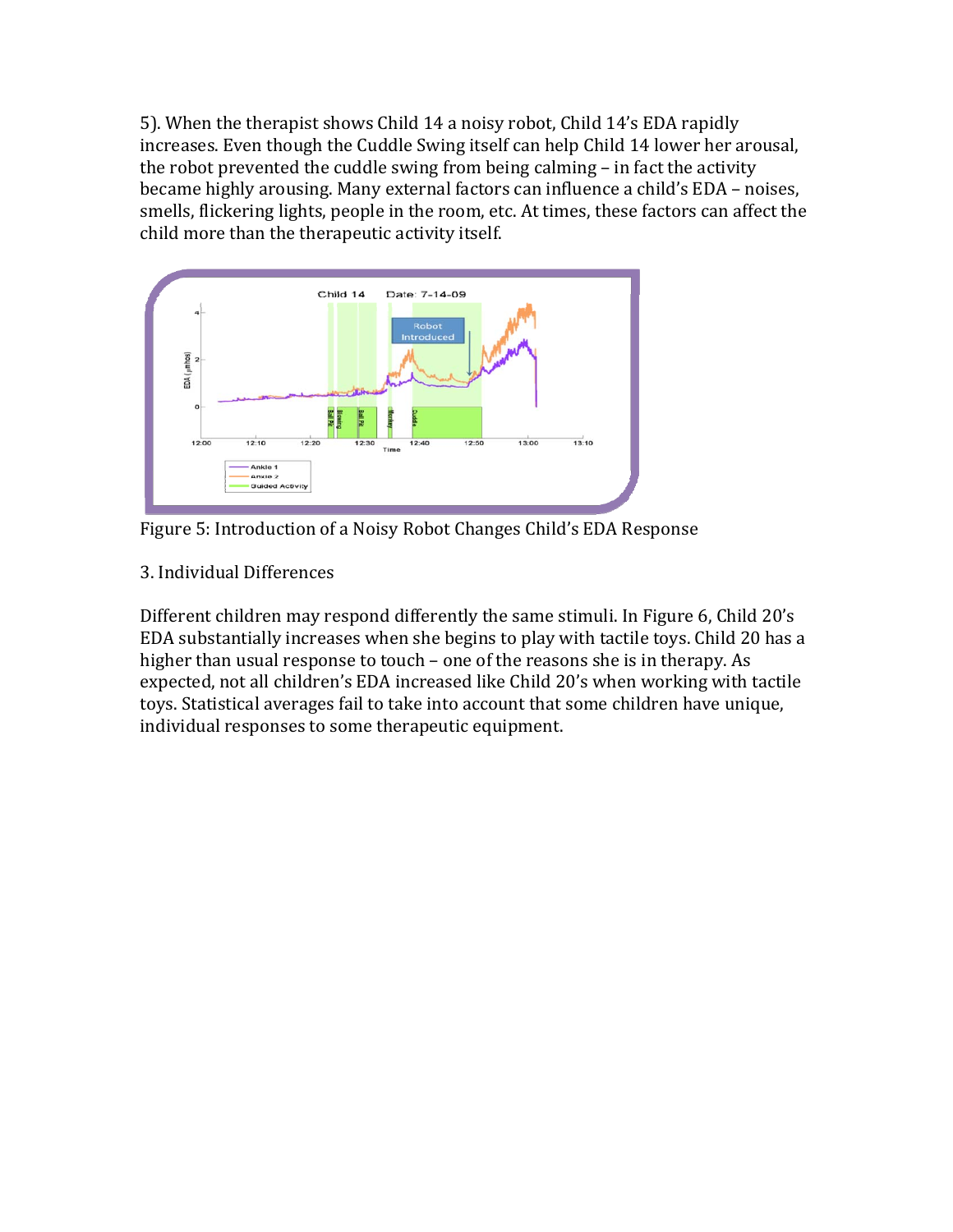

Figure 6- Child 20's EDA substantially increases when interacting with tactile toys

### **How to Account for these Factors**

In an observational study, accounting for the three mentioned factors in a statistical model is difficult if not impossible. On the other hand, in depth case studies do provide insights how therapy influences EDA. The below case study provides an example of how a qualitative description of changes in EDA can provide insights into the therapeutic process while accounting for therapeutic intent, environmental influences, and individual differences.

# **Case Study Example**

In Figure 7, a child with Autism and limited verbal skills attends an hour long therapy session. She spends the first part of therapy moving around and looking in a large room for hidden animals (Blue Section) which corresponds to an increase in EDA. While in the ball pit (Red Section), Child 15's EDA decreases when she lies still but her EDA then increases when she begins looking for animals buried in the balls.

As Child 15 leaves the ball pit her arousal increases while she approaches an elevated bolster swing. She flaps her arms and verbally moans to the therapist (Green Section). When Child 15 is on the Bolster swing and gently rocking she appears calm – she is focused and does not speak. Her EDA decreases during this rocking (Purple Section).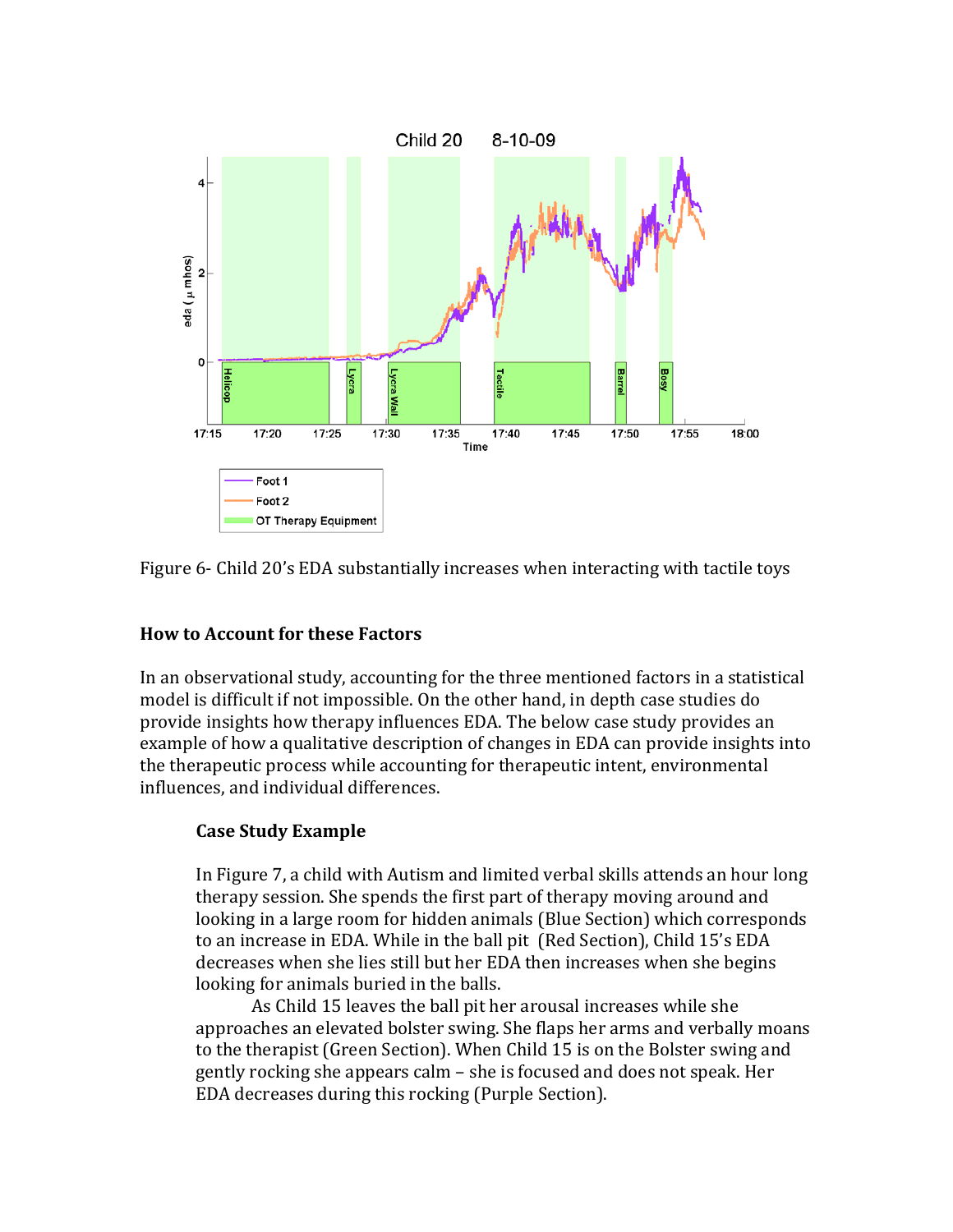From this case study we can see that therapy appears to correspond closely with changes in EDA. Further more we can identify factors that influence Child  $15$ 's EDA – movement, cognitive tasks, having to move onto an elevated platform, and body position. By looking at EDA in a case study manner, informative information about how therapy influences EDA is obtainable.



### **Conclusions**

Statistical analysis describing how equipment use corresponds with EDA was inconclusive. Therapist's intent, environmental influences, and individual differences are factors that influence intervention but are hard to account for in a statistical model. By analyzing case studies in conjunction with EDA, we may be able to generate new perspectives in how therapeutic activities work while still taking into account these influential factors.

### **Sources**

1. Fletcher, R., Dobson, K., Goodwin, M.S., Eydgahi, H., Wilder-Smith, O., Fernholz, D., Kuboyama, Y., Hedman, E., Poh, M. Z., & Picard, R. W., "iCalm: Wearable Sensor and Network Architecture for Wirelessly Communicating and Logging Autonomic Activity," IEEE Transactions on Information Technology in Biomedicine, vol.14, no.2, pp.215‐223, March 2010 

2.Hedman, Elliott. 2010. In-Situ Measurement of Electrodermal Activity Durring Occupational Therapy. Master's thesis, Massachusetts Institute of Technology.